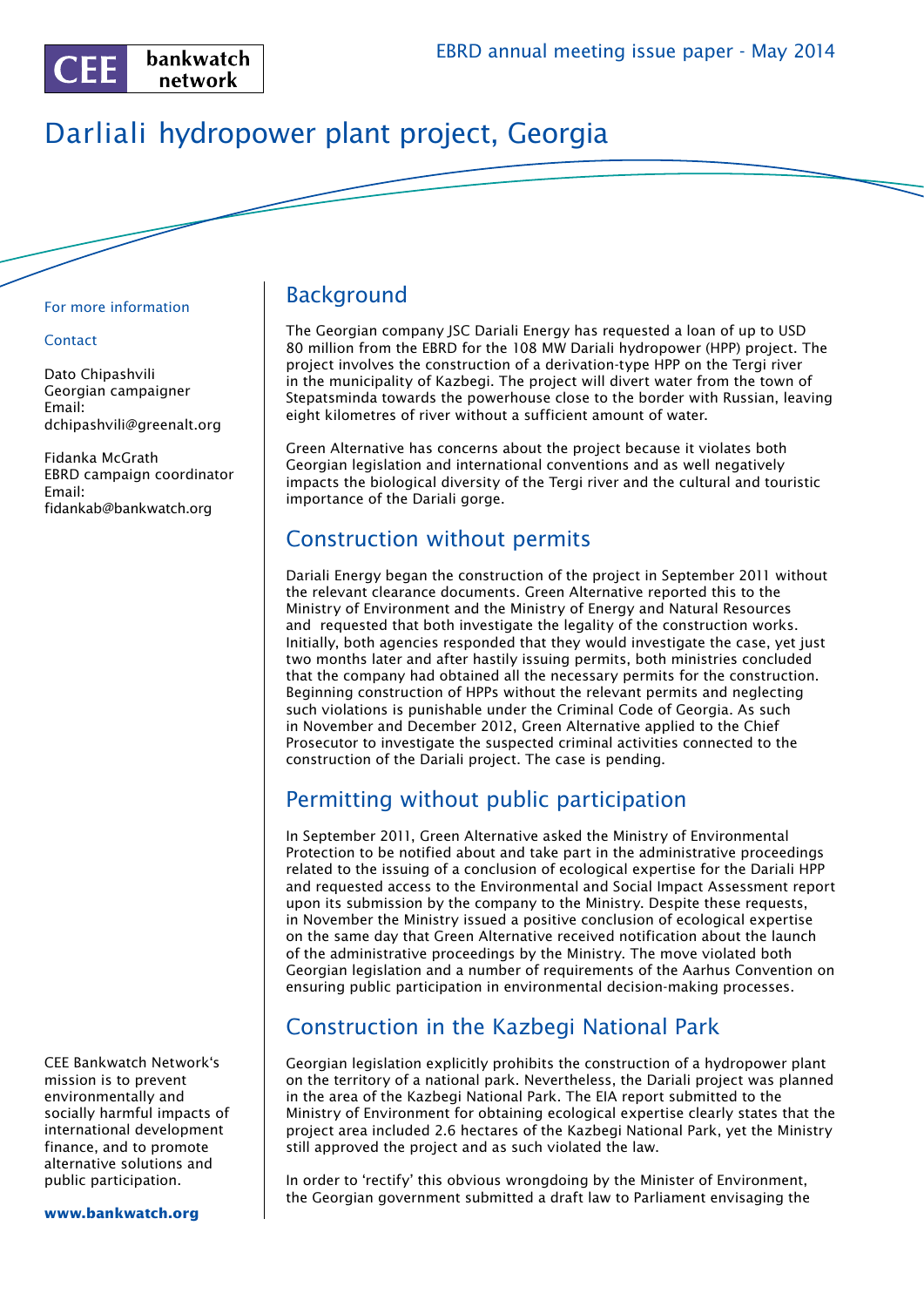removal of 8.8 hectares from the Kazbegi National Park for the Dariali project. Green Alternative raised its concerns before the Parliament about these procedural violations and the illegal actions of the Ministry of Environment, and the unjustified removal of the territory from the Kazbegi National Park. However, the Parliament did accept Green Alternative's arguments and adopted the law in March 2012, thus becoming a participant in that wrongdoing. Moreover when the law was finally published, more than 20 hectares were removed from the Kazbegi National Park.

Green Alternative continues to demand that the authorities explain why its arguments were rejected and the removal permitted of the territory from Kazbegi National Park. The Parliamentary Committee for Environmental Protection and Natural Resources has yet to respond to the organisation's inquiries.

In January 2012, Green Alternative filed a lawsuit in the Tbilisi City Court and demanded the cancelation of the order by the Minister. It was later revealed that this order also envisaged using the area within the Kazbegi National Park for construction of the HPP. Thus Green Alternative filed a revised lawsuit with additional demands to scrutinize the compliance of the order with Georgia law on the System of Protected areas, Environmental Protection and on the Red List and Red Book of Georgia. Later the court of the first instance in May and the Court of Appeals in December rejected lawsuit, and the Supreme Court found it inadmissible in April 2013.

### Impacts on biodiversity

The project will have irreversible impacts on the flora and fauna of the Dariali gorge, because the project would leave only 10 percent of the annual average flow downstream. This violates Performance Requirement 6, Paragraph 6 of the EBRD Environmental and Social Policy and as well as contradicts guidance on the Water Framework Directive (WFD) of The United Kingdom Technical Advisory Group (UKTAG) , which recommends a 'building block' methodology for defining the natural flow regime to ensure the best possible conditions for ecosystem functioning.

Due to the dry, cold winters that characterise the geography and climate of the area, the ten percent annual average flow (2.54 m3/s) left in the river will freeze in the winter, resulting in a die off of invertebrate species, especially those living in the water, and the river becoming lifeless. The disappearance of the river will strongly impact the plant population as well as the dynamics of animal populations and migration patterns.

### The importance of the Tergi river and Dariali gorge on cultural and tourism

The Tergi river was the source of inspiration for a number of famous Georgian writers and nineteenth century poets, and the adjacent landscape has attracted travelers and tourists for decades. The Dariali project will divert 90 percent of river flow first into a channel and then a tunnel, resulting in an eight- kilometre section of the Tergi river devoid of water. The landscape on this section of the gorge will also radically change, affecting the historic and cultural value of the area and its importance as a tourist destination.

# Doubtful economic benefits

According to an agreement from May 2011 between the Georgian government and Dariali Energy, the company is obliged to supply electricity from the power plant to the country's grid at USD 6.5 cents per kWh during the winter months between December and February for the first ten years of its operations. The cost of electricity generated by other HPPs in Georgia is on average USD 0.5 – 1 cent per kWh. In other months of the year, the company has the right to choose which markets and at what price to sell electricity produced at Dariali.

While the project will generate some indirect benefits like job creation, additional electricty sold to the Georgian market during the winter, and the development of infrastructure, Georgia will not gain any direct economic benefits as per the agreement with Dariali Energy, or at least none are explicitly mentioned in the contract text. In addition, under the agreement the Georgian government assumes significant obligations and financial, environmental and social risks that are not secured by relevant guarantees. At the same time, in light of the damages to the landscape and biodiversity outlined above, the project will strike a serious blow to the promising tourism industry in the Kazbegi district and reduce the subsequent employment opportunities.

### Recommendations

The EBRD must not issue a loan to Dariali Energy for this project. Doing so will jeopardise the landscape and biodiversity of the Tergi river and Dariali gorge, destroy the cultural heritage and tourism potential of the region and ignore violations to Georgian legislation and international conventions and as well the bank's own policies Adjaristsqali Georgia LLC (AGL), a subsidiary of the Norwegian Clean Energy Invest, has requested up to USD 86.5 million from the EBRD for the construction of the 185 MW Shuakhevi hydropower